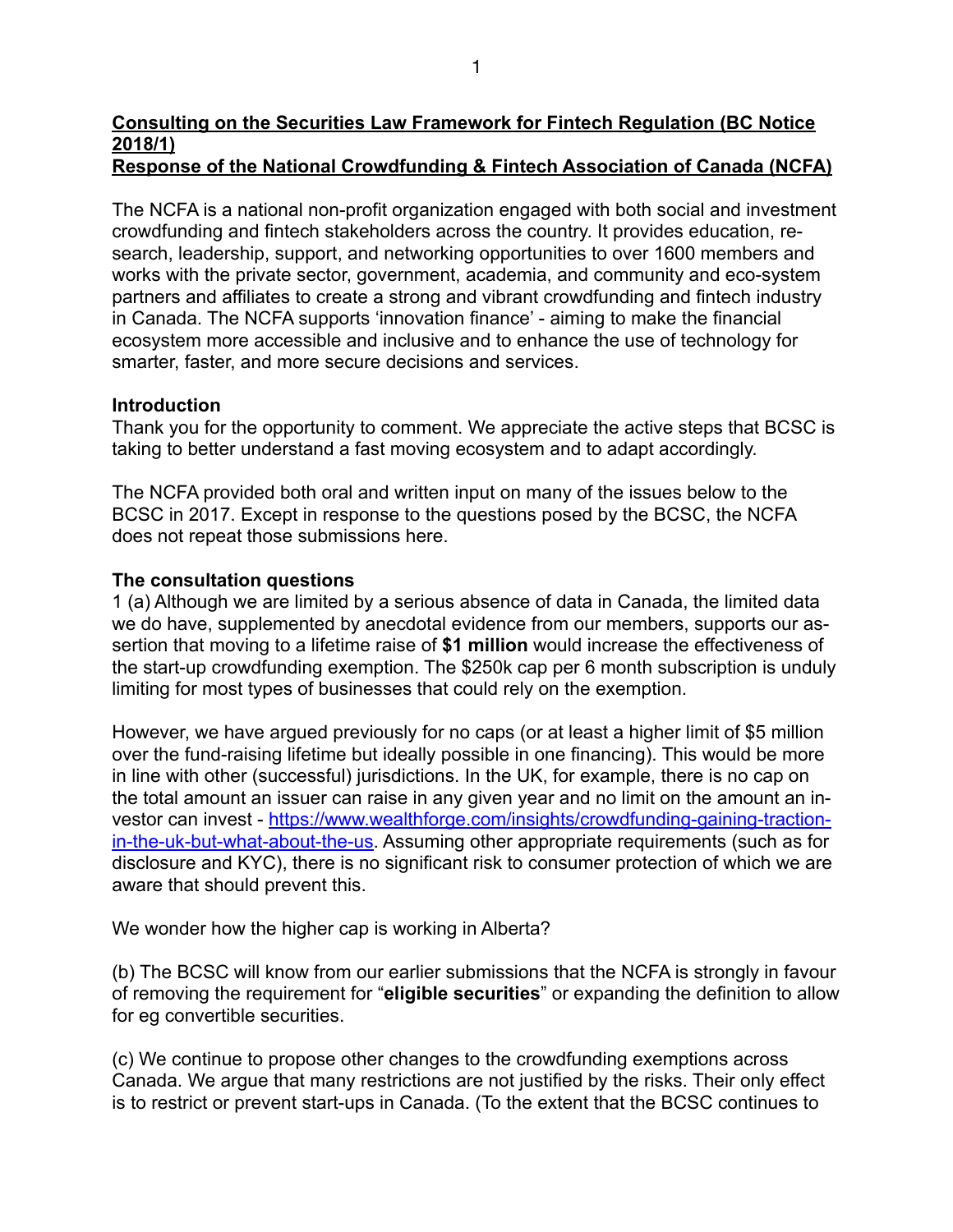be of the view that those prescriptive requirements are justified by the risks, we ask that the analysis be made public so that we can more effectively respond.)

Our main recommendations for regulatory change across Canada remain:

- harmonize crowdfunding/start-up requirements across Canada
- permit advertising and general solicitation (or make it easier)
- increase the threshold for required review or audited financial statements
- allow accredited investors to fully participate (without caps)
- eliminate retail investor caps (or at least increase them)
- provide a reasonable sunset clause for audited financial statements
- increase the period for filing of the distribution reports.

## Online lending

Although the staff of securities regulators in Canada, including the BCSC, have supported the development of peer to peer (P2P) lending platforms such as Lending Loop, there are fundamental aspects of the securities regime that are not well suited to regulating what is in substance a loan brokerage activity linking lenders (investors) with small and medium sized business (SME) borrowers under a simple loan agreement.

We call for the establishment of a regulatory regime that recognizes and accepts that the activities of P2P lenders (and simple loan agreements) are inherently different from equity investments and should be regulated differently.

We ask that CSA examine and adopt the regulatory models in other jurisdictions such as the UK and New Zealand where frameworks were developed specifically for P2P lending (see https://fma.govt.nz/compliance/role/peer-to-peer-lending-providers/). Securities regulators should exempt P2P lenders from securities legislation on the condition that they comply with provisions designed for P2P lenders.

A new regulatory paradigm should improve a lower rate of adoption in Canada than seen in other jurisdictions where P2P and B2B have provided significant economic stimulus by supporting the growth of the SME sector.

2. *The BCSC asks whether it should make changes to the regime that would increase differences with other jurisdictions.* Since the changes would (presumably) reduce burden, the answer has to be, in principle, yes. The benefit should outweigh the cost (if any).

3. *What is the likely impact of ICOs on existing crowdfunding opportunities?* There are similarities and differences between traditional crowdfunding and ICOs in terms of models, regulations, ownership, usage, and liquidity to name but a few. However, they both seek to use technology to raise early stage capital for new products/services and ventures while allowing a wider pool of investors to participate.

We view ICOs and tokens as the next generation of crowdfunding using DLT and decentralized models that improve liquidity and contract reliability in ways that traditional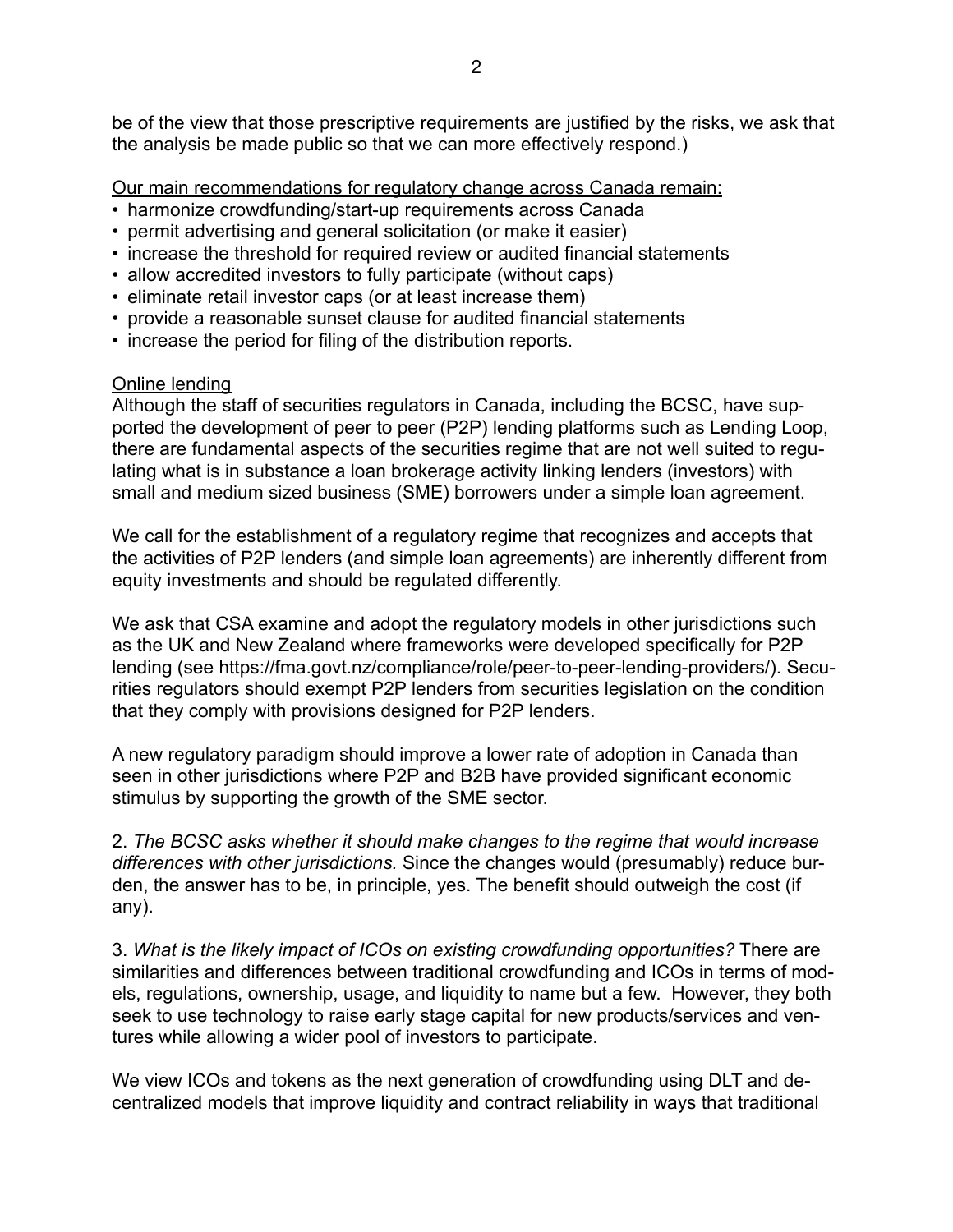crowdfunding platforms cannot achieve. For example, ICOs can reduce or eliminate the need for transactions to be verified by third parties via decentralized networks that are in a way self-regulating. Blockchain allows smart contracts/tokenization that can automate and execute pre-agreed conditions once they are met.

All stakeholders are assessing ICOs and the risks associated with them in a rapidly evolving market that has unfortunately also attracted the interest of many speculators whose primary concern is not necessarily compliance or honest behaviour. This has not been a major concern with traditional crowdfunding. Nevertheless we are seeing the emergence of best practices from KYC and AML processes to governance and transparency standards. We expect this trend to continue. See the recent ICO best practice document from the Hong Kong FinTech Association.

On the one hand we urge regulators not to over-react to risks of financial crime and poor operating behaviour by ICOs (but to deal firmly and expeditiously with either under existing laws). It would be a mistake to substitute over-regulation for (for example) inadequate criminal enforcement. On the other hand, we urge ICOs to improve their selfregulation so regulators can be less concerned about the risks. We recognize that if ICOs do not themselves improve, then they can expect regulators to tighten up.

Meanwhile, regulators should strive not to unduly delay applications for exemption by existing dealer licensees who have built up appropriate operating practices and who would like to manage the distribution of ICOs across all jurisdictions.

If ICOs are regulated appropriately and a vibrant market develops, then they will likely supersede many of the investment crowdfunding models in the market today.

As with traditional crowdfunding, if ICO regulation is too costly, then companies, investors, and infrastructure providers will move to foreign markets and jurisdictions that offer more facilitative and supportive capital raising. Lack of certainty is also driving ICOs to other markets. Canadian issuers and investors both need more guidance, soon, on the regulatory approach(es) in Canada.

## *4*. *What kind of educational/awareness outreach opportunities or mechanisms should BCSC be considering?*

The Financial Consumer Agency of Canada has taken the lead on financial literacy with good results. They may be best placed to take the lead on education and awareness of crowdfunding and innovation finance. One body should be working with regulators, the private sector, and others for consistent online/offline educational programs, developing and tracking key metrics, benchmarking, and participating in research initiatives. We should be working together to do more and not wasting resources by re-inventing the wheel.

#### **Part 4 - Online advisers**

We leave this section for response by our members.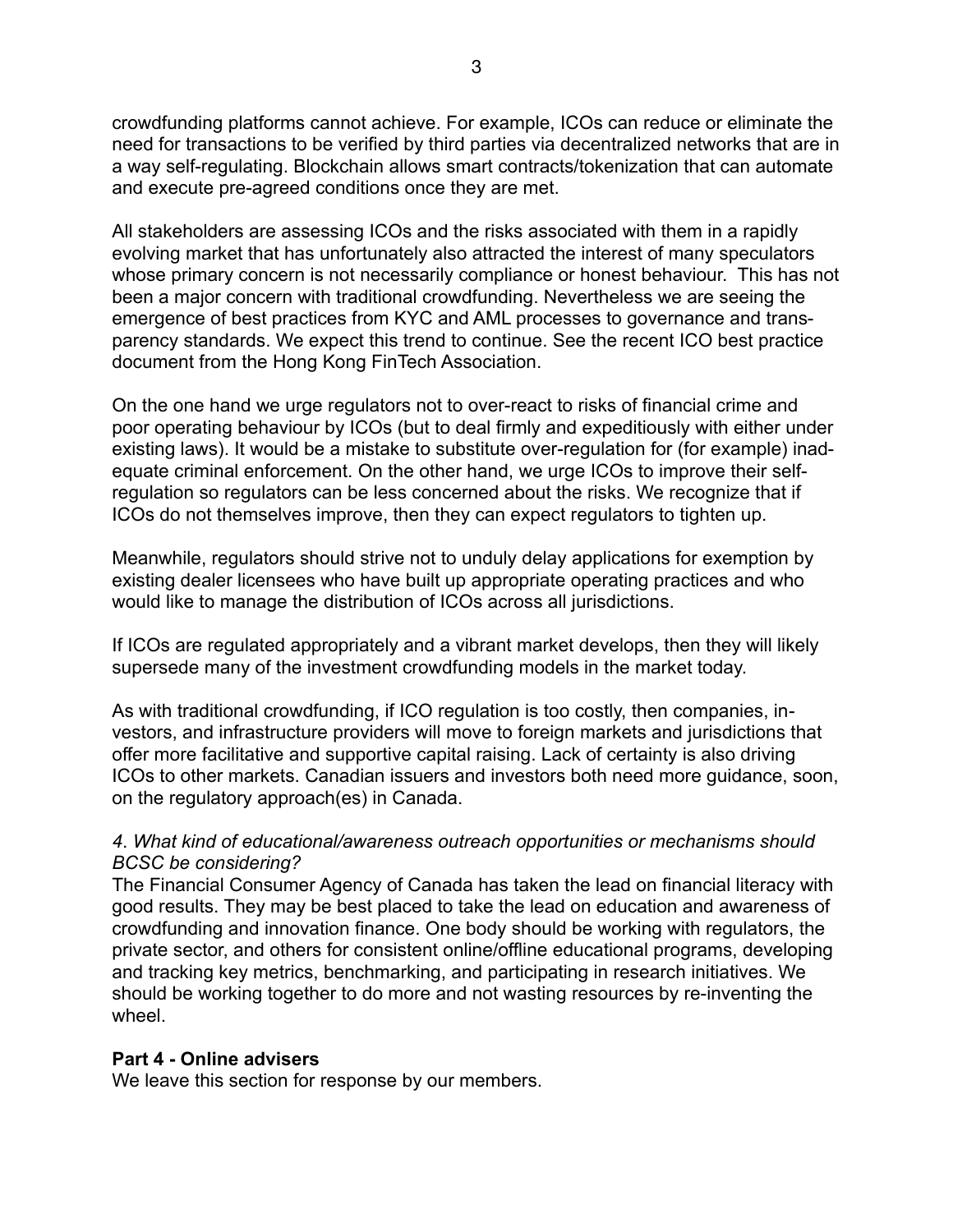#### **Part 5 - Cryptocurrency funds**

Given the present uncertainties, we advocate a wait and see approach (as in the UK [https://www.coindesk.com/uks-fca-chief-warns-bitcoin-investors-be-prepared-to-lose](https://www.coindesk.com/uks-fca-chief-warns-bitcoin-investors-be-prepared-to-lose-your-money/)[your-money/.](https://www.coindesk.com/uks-fca-chief-warns-bitcoin-investors-be-prepared-to-lose-your-money/) Regulators should not hastily impose more requirements where they quite possibly are not needed. We commend BCSC for its more open attitude to cryptocurrencies.

[NCFA also supports the creation of a Canadian crypto task force - https://cointele](https://cointelegraph.com/news/britain-introduces-crypto-task-force-to-foster-fintech-innovation)[graph.com/news/britain-introduces-crypto-task-force-to-foster-fintech-innovation.](https://cointelegraph.com/news/britain-introduces-crypto-task-force-to-foster-fintech-innovation) It is extremely important that stakeholders collaborate, that Canada remain in synch with important jurisdictions, and that regulation is essentially global.

## **Part 6 - ICOs and cryptocurrencies**

26. At this point in the evolution of the ICO markets, we think that the exemption power is sufficient, along with general warnings to investors about the risks of both regulated and unregulated ICOs. It is not obvious to us that new regulatory requirements are needed. What is obvious is the need for close collaboration among regulators and the industry across Canada and globally, and firm enforcement of existing laws.

27. We do not comment on the variables listed. The main point here that Canada must remain broadly in synch with important jurisdictions such as the USA , Australia, New Zealand, Singapore, and the UK.

## **Part 7** - **Fintech regulation in the future**

34/35. The NCFA supports a 12-month exemption similar to the ASIC exemption, with similar safeguards.

36. The NCFA has already provided its views to the BCSC on regulatory requirements or approaches that stifle innovation and how they should be removed or changed.

39 to 42. We support the risk-based approach of the UK Financial Conduct Authority where data collection and analysis are also a priority.

Regulators, governments, and other stakeholders in Canada should be closely following what more advanced regulators (and markets such as the UK, Australia, New Zealand, China, and Singapore are doing). These jurisdictions are well ahead of us.

Most studies of fintech around the world assert that collaboration among regulators, governments, and with the private sector needs to improve. Without improved collaboration, and without an over-arching strategy for innovation, both regulation and the markets in Canada (overall) will remain sub-standard.

#### **Other points**

The BCSC Notice states that BC's start-up ecosystem has been ranked among the strongest in the world. Although we agree that the regime is more supportive of start-